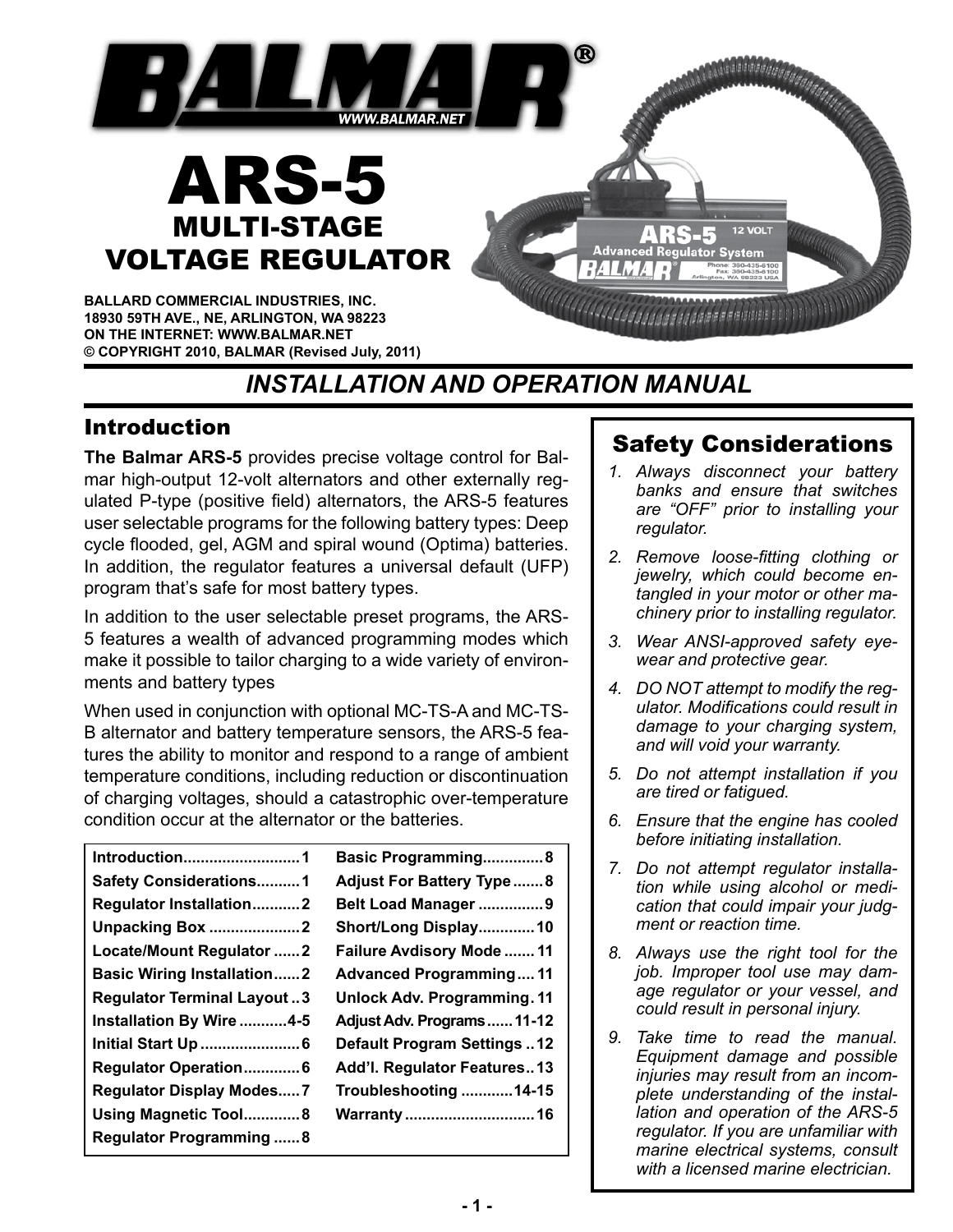CAUTIOn: **The following instructions are intended for use by experienced marine electrical installers. If you are not experienced at installing electrical system components, we recommend the use of a qualified marine electrical technician.**

## Regulator Installation

The following information is intended to provide the installer with the basic information required to complete installation. This section of the installation manual will deal with mounting, wiring connections and basic programming for battery type. Additional information regarding advanced programming adjustments and troubleshooting are addressed later in the manual.

### Unpacking The Box

Your ARS-5-H regulator kit is packaged with the following items:

- ARS-5 regulator
- 54" wiring harness
- Magnetic programming tool
- Installation and operation manual

If any of the listed items is not included with your regulator kit, call our customer service department at 360-435-6100. Please note -- if your regulator box is marked ARS-5, without the "H" designation, your kit will not include the wiring harness.

### Locate And Mount The Regulator

Choosing a mounting location for your voltage regulator should be determined based on the following factors; distance from alternator, distance from inverters, transmitters and other sources of RF noise, convenient access and readability of the display. The regulator wiring harness is 54 inches long, providing a three to four foot radius for mounting. Ample airflow is essential for the regulator's proper operation. Ensure that the regulator is free from obstructions that restrict air movement around or below the regulator's aluminum heat sink. While the regulator is designed to operate safely in conditions typical of a marine engine compartment, the regulator may be better protected, and easier to use and monitor if mounted outside of the engine compartment.

Should it be necessary to install the regulator further than 54 inches from the alternator, ensure that any wire extensions are properly connected, as resistance in the harness wiring can affect charging efficiency. If harness length must reach beyond approximately eight feet, replace the RED power BLACK ground and BLUE field wires with larger gauge wire that's sized to ensure voltage drop < 3%.

## Basic Wiring Installation

The regulator's wiring harness includes five wires required for standard installation. Four of those wires are connected to the regulator via a Ford-style plug connector that's pre-installed on the regulator. These wires include the Ground (BLACK), Power (RED), Ignition (BROWN) and Field (BLUE). Plug is shown at right.

In addition, the harness includes a separate Stator (WHITE) wire. The proper terminal connection points for this, and additional wiring connections, are illustrated on the pin location legend shown and discussed on the following pages.





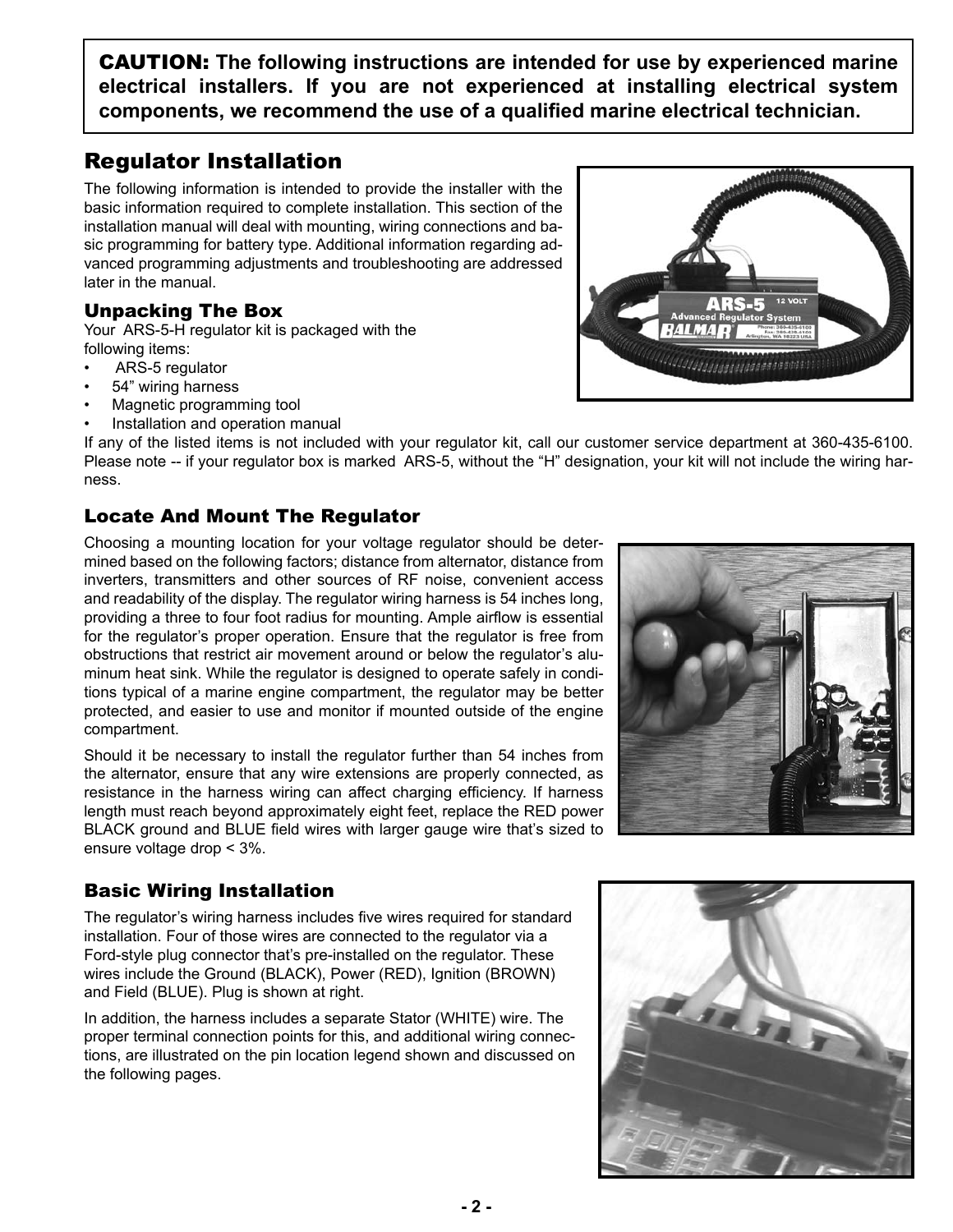## ARS-5 Regulator Terminal Layout

- **1. GROUND INPUT** Connects regulator to system ground via alternator ground terminal. BLACK wire included in Ford style plug.
- **2. POWER INPUT**  Supplies all power to operate the regulator, and provides a source of sensing voltage for the regulator to control charging output. RED wire included in Ford-style plug.
- **3. IGNITION INPUT** Connects to a switched source of battery voltage (to ignition switch or oil pressure switch). BROWN wire in regulator wiring harness.
- **4. FIELD OUTPUT** Provides excitation voltage to control the rate of alternator output based on battery voltage. BLUE wire in regulator wiring harness.
- **5. BAT. TEMP. (+)** For use with optional BATTERY Temperature Sensor (MC-TS-B). Sensor lug connects to negative battery post, enabling regulator to monitor and respond to battery temperature condition. USE CARE TO ENSURE POSITIVE AND NEG-ATIVE WIRES ARE CONNECTED TO THE APPRO-PRIATE REGULATOR TERMINAL.
- **6. BAT. TEMP. (-)** For use with optional Battery Temperature Sensor (MC-TS-B).
- **7. STATOR IN** Connect to WHITE wire included in regulator wiring harness.
- **8. TACHOMETER OUT**  Connect to tachometer sender wire when using stator output to provide a signal for an electric tachometer. NOT REQUIRED when a mechanical tachometer is used.
- **9. ALT. TEMP. (+)** For use with optional Alternator Temperature Sensor (MC-TS-A). Sensor lug connects to rear case bolt of alternator, enabling regulator to monitor and react to alternator over-temperature condition. USE CARE TO ENSURE POSITIVE AND NEGATIVE WIRES ARE CONNECTED TO THE APPROPRIATE REGULATOR TERMINAL.
- **10. ALT. TEMP. (-)** For use with optional Alternator Temperature Sensor (MC-TS-A).
- **11. DASH LAMP** provides a source of ground under the following conditions: Low charging voltage (<12.7V), high charging voltage (>15.5V), high alternator temperature (>105°C), high battery temperature (>52°C), or no stator output (if activated in basic program mode). 500 mA maximum.

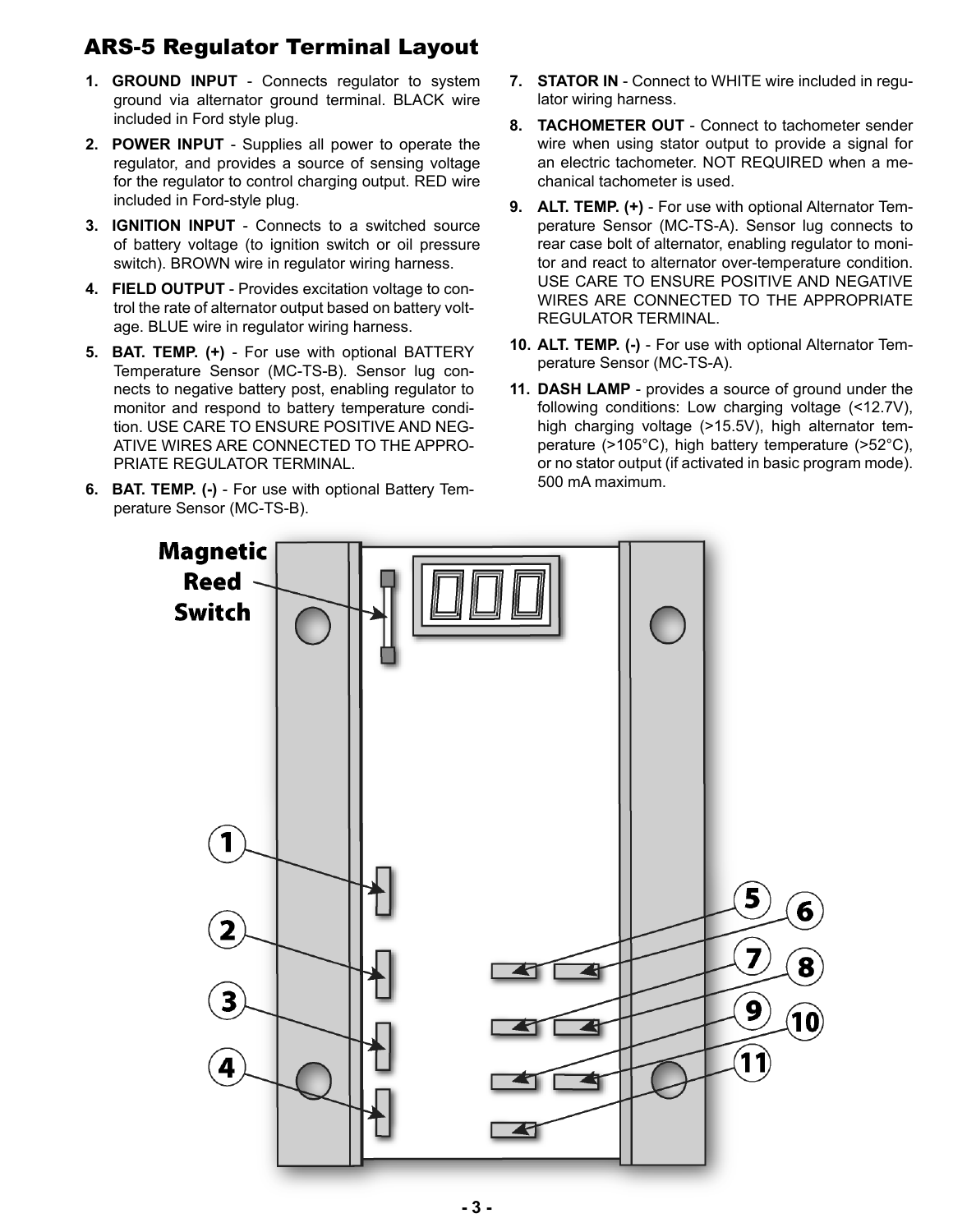# Installation By Wire

## Install BLACK (#1) Ground Wire

The BLACK Ground Wire (#1 in diagram at right) is included in the four-wire Ford-style plug on the wiring harness and is factory installed on regulator packages designated with "H" at the end of the model number. The other end of the Ground

Wire is fitted with a ring terminal connector. In most applications, this wire can be connected directly to the alternator's ground terminal post. Both alternators and regulators must be connected to system ground.

### Install RED (#2) Power Wire

The RED Power Wire (#2 in diagram at right) is included in the four-wire Fordstyle plug and is factory installed on regulator packages designated with "H" at the end of the model number. The other end of the Power Wire is fitted with a ring terminal connector. In most applications, this wire can be connected directly to the alternator's positive output post. When a diode-type battery isolator is used, the power wire must be connected to the battery side of the battery isolator. Power Wire is equipped with 10-amp ATC type fuse. The Power Wire must be fused to ensure against damage to the voltage regulator.

### Install BROWn (#3) Ignition Wire

The BROWN Ignition Wire (#3 in diagram at right) provides the ON/OFF voltage for the regulator. This wire is included in the Ford-style plug at the regulator end of the wiring harness. The other end of the wire is fitted with a butt connector. Typically, the ignition wire is connected to the ON side of the ignition switch. This may be at the actual switch, or to the wire in the existing engine wiring loom that



delivers switched voltage from the ignition switch. In some cases, an oil pressure switch may be used to activate the regulator. In either case, the regulator's ignition wire must see zero volts when the engine ignition is switched off.

### Install BLUE (#4) Field Wire

The BLUE Field Wire (#1 in diagram at right) provides regulated current to control alternator output. The wire is included in the wiring harness Ford-style plug and is pre-connected at the regulator. At the other end of the wire, you'll find either a plug or a ring terminal, depending on the alternator's field terminal connection. Attach the field wire to the alternator's field terminal.

## Install Battery Temperature Sensor (#5 Positive, #6 negative)

The optional Battery Temperature Sensor (MC-TS-B) allows your ARS-5 voltage regulator to monitor your battery bank for changes in battery temperature, and adjust charging voltages to suit. The MC-TS-B sensor includes a 20-foot cable, a sensing attachment lug and positive and negative regulator plug-in connectors. To install the MC-TS-B:

- 1. Connect sensor lug to the negative post closest to the center of the battery bank. Extend sensor cable to regulator.
- 2. Connect the positive and negative female connectors to the Battery Temperature Sensor on the regulator (#5 is positive. #6 is negative). It is essential that the terminals match the polarity of the regulator connection pins (red wire to positive terminal and black wire to negative terminal connectors).

## Install WHITE Stator-In (#7) And Tach-Out (#8)

When an electric tachometer is used, the alternator's stator output will provide the electrical pulse needed to drive the tachometer. The ARS-5 has been designed to provide regulated tach output when the WHITE stator wire is connected to the regulator's Stator In (#7 in diagram) terminal and the outfeed wire to the electric tachometer is connected to the Tach Out terminal (#8 in diagram). Stator output can also be used to detect alternator failure. See Basic Programming information for details.

When connecting the tachometer to the alternator stator output, it will be necessary to determine the number of poles in the alternator in order to properly adjust your tachometer. Most Balmar alternators feature 12-pole rotors and stators, though, in some cases, the pole count may be 14. See alternator manual for specifics. See your tachometer manual for adjustment instructions.

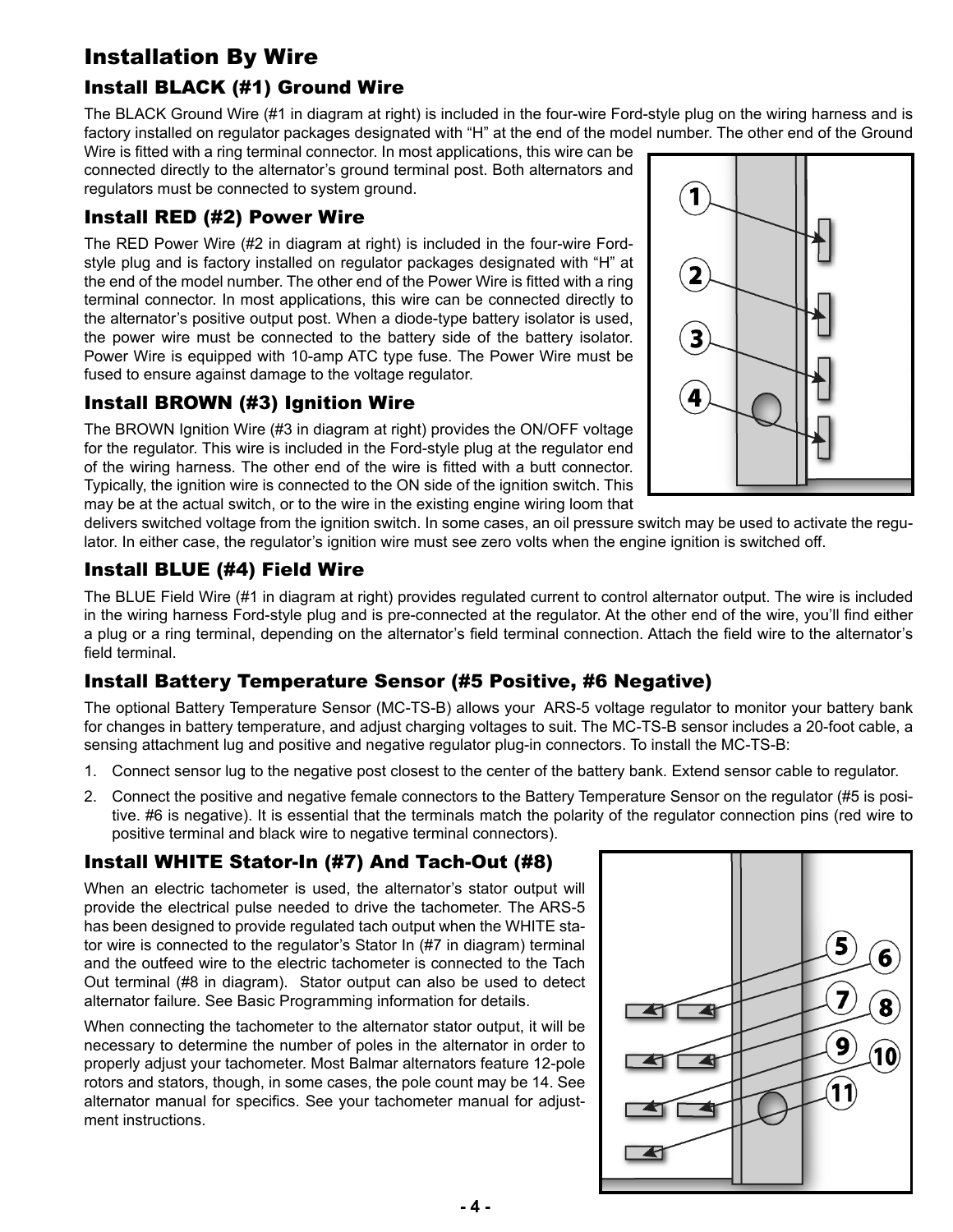## Install Alternator Temperature Sensor (#9 Positive, #10 negative)

The optional Alternator Temperature Sensor (MC-TS-A) allows your ARS-5 voltage regulator to monitor your alternator for temperatures in excess of safe operating levels. The MC-TS-A sensor includes a 54" cable, a sensing attachment lug and positive and negative regulator plug-in connectors. To install the MC-TS-A:

- 1. Connect the sensor lug to the terminal provided (6-Series) or one of the four bolts that hold the alternator's front and rear cases together. Extend sensor cable to the regulator. The cable can be included within the regulator's wiring harness, or can be run alongside the harness and attached with cable ties.
- 2. Connect the positive and negative female connectors to the Alternator Temp. Sense terminals on the regulator (#9 is positive. #10 is negative). It is essential that the terminals match the polarity of the regulator connection pins (red wire to positive terminal and black wire to negative terminal).



5

7

9

6

8

10

**CAUTION: Reversing the polarity of the terminal connections on any of the alternator or battery temperature sensors can result in invalid sensing and potential damage to alternators, regulator and/or batteries.**

### Install Dash Lamp (#11)

The Dash Lamp (#11) terminal provides the ability to activate a visual or audible indicator when the regulator monitors the following conditions: Low system voltage, high system voltage, high alternator temperature, high battery temperature (temperature conditions are only indicated when appropriate temperature sensors are connected) and no voltage on stator, indicating that the alternator has failed. When a described condition is detected, the regulator sends the Dash Lamp terminal from neutral to ground. To utilize the Dash Lamp function:

- 1. Connect a small LED or incandescent lamp, or an audible (piezo) alert (maximum current flow is 500 mA) to a positive voltage source.
- 2. Connect the negative terminal on the lamp or audible alert to the Dash Lamp terminal on the regulator.
- 3. When connected, the lamp should flash at regulator start-up to indicate active status.

### Magnetic Reed Switch

Looking much like a small thermometer atop the regulator's circuit board, the magnetic reed switch provides a durable, sealed interface that enables the user to set basic and advanced regulator programming features. Included with the regulator is a small screwdriver that doubles as the regulator's programming tool. A small magnet embedded in the tip of the screwdriver's



78

handle allows the user to activate the magnetic reed switch. By holding the magnet to the RED dot located at the end of the reed switch, the user can scroll through the regulator's various program modes and individual program selections.

#### **NOTES:**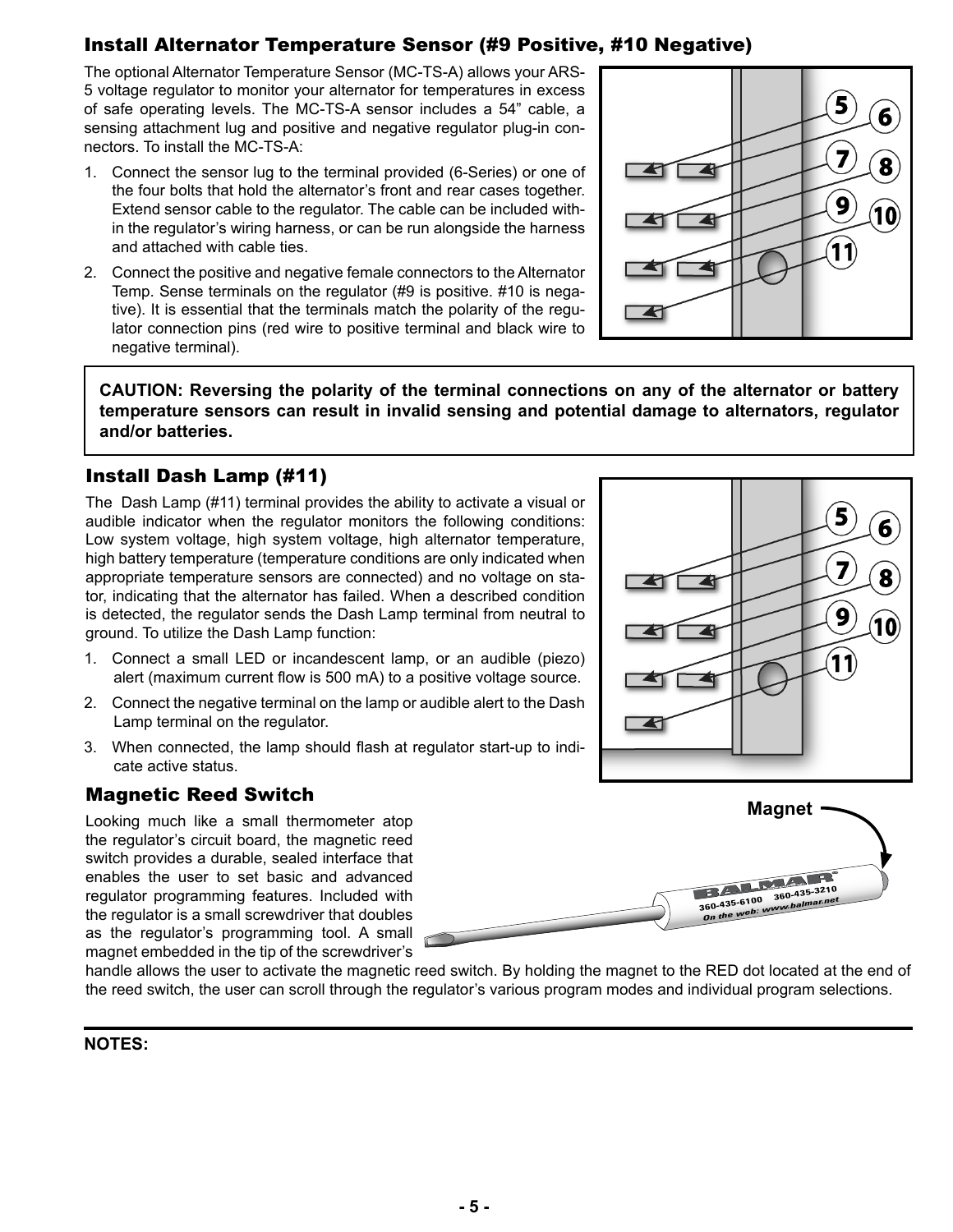### Initial Pre-Flight Test And Start-Up

When the regulator is properly mounted and the regulator wiring is installed, the ARS-5 is ready for pre-flight testing. Before turning on the engine, it is advisable to check voltages at the following terminal connections to ensure that the wiring is correct. Test #1 verifies proper voltage values with the regulator turned off. Test #2 verifies the expected voltages with the regulator turned on.

Note: If the regulator's BROWN ignition wire is receiving it's switched source of voltage from an oil pressure switch, it may be necessary to start the engine before applying test #2. If the engine must be run to accomplish test #2, be sure that alternator is properly cabled on both positive and negative sides to the battery being charged. Failure to do so could result in damage to the regulator and alternator.

Using your hand-held multi-meter, test the following wiring terminals for voltage:

#### TEST #1: Engine/Ignition Off

- Primary RED Power Wire (Terminal #2) >12V
- BROWN Ignition Wire (Terminal #3) 0V
- Primary BLUE Field Wire (Terminal #4) 0V

#### TEST #2: Engine/Ignition On

- Primary RED Power Wire (Terminal #2) >12V
- BROWN Ignition Wire (Terminal #3) >12V
- Primary BLUE Field Wire (Terminal #4) 4-12V

## Regulator Operation

The ARS-5 regulator's microprocessor controlled charging system uses a sophisticated, multi-stage profile to deliver optimal charging, while protecting the batteries from overcharging damage. When the regulator is first turned on, the processor performs a quick one-second self diagnostic assessment. Following that diagnostic, the ARS-5 initiates a charge program as follows:

- 1. Start Delay Factory set at one second. Can be user-adjusted to a maximum of 999 seconds in the regulator's advanced programming mode. See Advanced Programming section for adjustment instructions.
- 2. Soft Ramp Gently increases voltage to bulk preset levels based on battery program selected.
- 3. Bulk Charge The most aggressive of the charging stages. Voltage is held at a pre-set level, specified by battery program selected, for a set time period. Factory-set bulk time is 18 minutes. Adjustable in 1/10-hour increments.
- 4. Calculated Bulk Charge Holds voltage at bulk level for six minutes, then calculates system condition by comparing existing voltage, time at voltage, and field percentage to target values. If values are met, the regulator advances to the next stage. If values are not met, the regulator continues to bulk charge and compares real-time to target values. The regulator will continually update calculations until all values are met.
- 5. Ramps down to Absorption voltage.
- 6. Absorption Charge Regulator continues to control the alternator's output voltage for an additional 18 minutes at approximately 2/10-volts below bulk charging voltage. Adjustable in 1/10 hour increments.
- CALCULATED ABSORPTION<br>RAMP TO CALCULATED ABSORPTION<br>CALCULATED ABSORPTION RAMP TO ABSORPTION<br>ABSORPTION CALCULATED BULK **RAMP TO ABSORPTION**<br>ABSORPTION RAMP TO FLOAT<br>14T **FRAMP TO FLOAT** CALCULATED FLOAT CALCULATED FLOAT **ABSORPTION Hason Charles BULK DELAY** SOFT RAMP LOAT
- لَّمِ<br>7. Calculated Absorption Charge Holds voltage at & absorption level for six minutes, then calculates

system condition bycomparing existing voltage, time at voltage, and field percentage to target values. If values are met, the regulator advances to the next stage. If values are not met, the regulator extends the absorption charge and compares real-time to target values. The regulator will continually update calculations until all values are met.

- 8. Ramp down to Float.
- 9. Float Charge Regulator continues to control the alternator's output voltage for an additional 18 minutes, typically at one volt less than bulk voltage (based on battery program presets). After that initial fixed time period, the regulator can respond to increased charging demand by cycling to absorption voltage. After 12 hours of continuous operation, the regulator will automatically revert to absorption voltage through calculated absorption and back to float charging stage.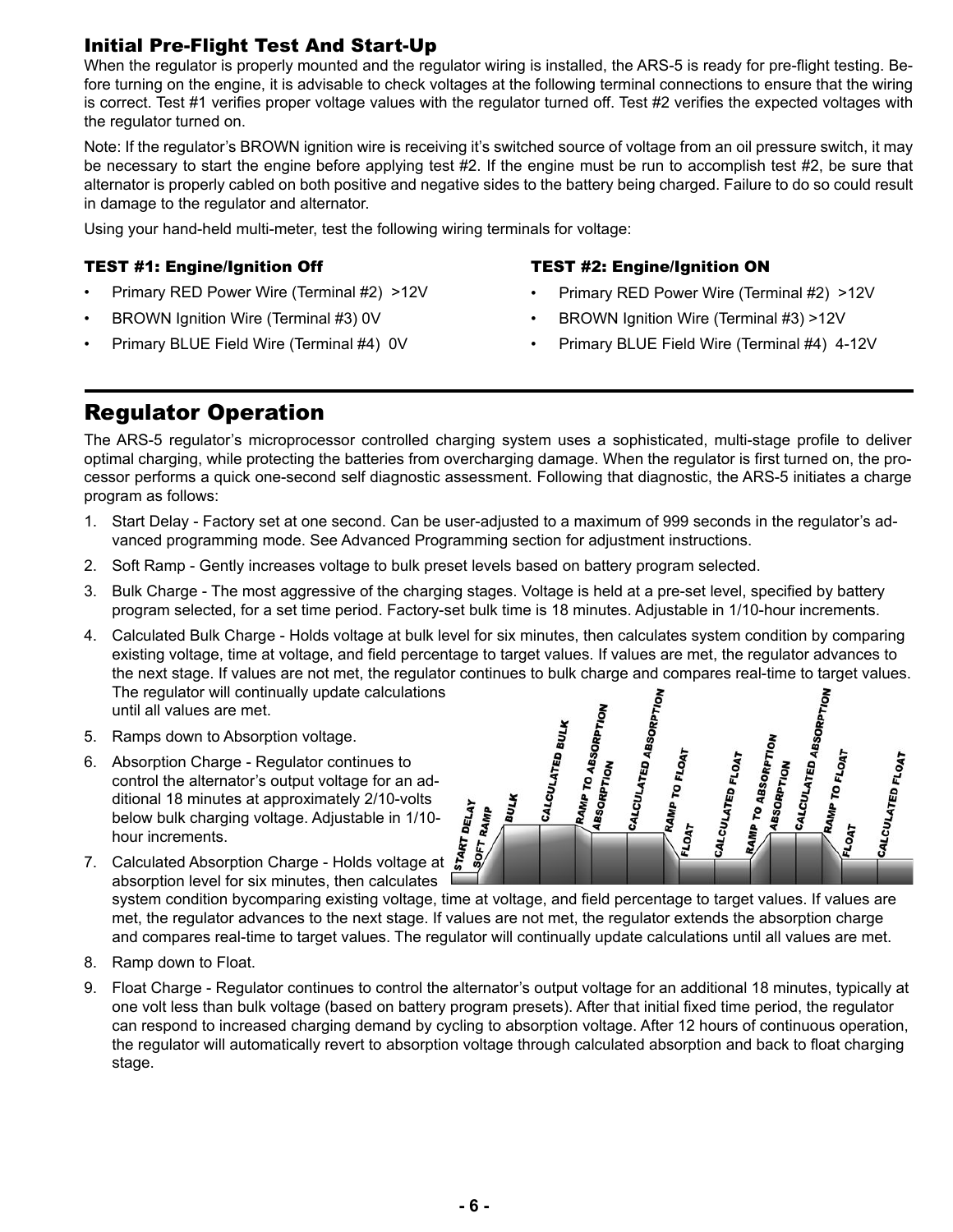## Regulator Display Modes - Short Display/Long Display

The regulator's three digit alphanumeric LED display provides a scrolling view of charging status. Under normal operation, the display will indicate the following:

| <b>BAL</b>                  | Indicates Balmar.                                                                                          |
|-----------------------------|------------------------------------------------------------------------------------------------------------|
| $A - 5$                     | Indicates Model ARS-5                                                                                      |
| <b>UFP</b>                  | Indicates regulator's default Universal Factory Program. Display will vary based on program selected.      |
| $\mathbf{b}$ - $\mathbf{0}$ | Indicates the regulator's Belt Load Manager setting. Ranges from b-0 to b-9.                               |
| $-b -$                      | Indicates stage of charge. "b" indicates bulk. "A" indicates absorption. "F" indicates float.              |
| $\mathbf{b}$                | Indicates system Battery Voltage. Followed by actual voltage reading.                                      |
| Cv                          | Indicates Calculated voltage (target voltage based on preset program levels). Followed by voltage reading. |
| <b>B1</b>                   | Indicates Battery temperature. Followed by NC (not connected), or temperature in celsius.                  |
| AL                          | Indicates Alternator temperature. Followed by NC (not connected), or temperature in celsius.               |

In addition to the information provided in the basic display shown above, the ARS-5 long display provides the following data. The long display is accessed during basic programming, which will be discussed in the next section of the manual.

Indicates the percentage of field output to the alternator. The higher the percentage, the greater the output.



Indicates regulator circuit board temperature. Followed by degrees celsius.

Indicates, in millivolts per degree C per cell, voltage compensation for battery temperature.

Indicates overall regulator hours. Followed by hours (by tenths) and hours in excess of 100.

Indicates field threshold; bulk to absorption to float. Factory set at 65%. Adjust in Advanced Programming.

Indicates field threshold from float to absorption. Factory set at 65%. Adjust in Advanced Programming.

Indicates system advisory codes. Individually numbered codes are defined below.

The following advisory codes can be used to determine possible system errors or to identify specific operational modes. Note that E codes are cumulative and will be held in memory until cleared. Codes can be cleared by entering dSP and letting it save. Display settings DO NOT need to be changed. See basic programming for more info.

*EXCEEDS 107˚C*



E14

E15

**FE** 

H r

FbA

FFL

E

S P

SLP

 $E10$  BATTERY TEMP. SENSOR CABLE  $E22$  *ALTERNATOR TEMPERATURE*  $E40$ *SHORTED*

*BATTERY TEMP. SENSOR CABLE*  E11

*CABLE SHORTED*

*OPEN OR NOT FOUND ALTERNATOR TEMP. SENSOR* 

*ALTERNATOR TEMP. SENSOR CABLE OPEN OR NOT FOUND BATTERY EXCEEDS 55˚C.*



*VOLTAGE REGULATOR EXCEEDS 90˚C*

*ALTERNATOR TEMPERATURE* 

*BATTERY VOLTAGE BELOW 12.5 VOLTS*



E24

E22

*BATTERY VOLTAGE BELOW* 

*BATTERY TEMP EXCEEDS USER ADJUSTED VALUE*

*BATTERY VOLTAGE* 





*EXCEEDS 16 VOLTS*



*FIELD VOLTAGE TOO HIGH.*



*STATOR VOLTAGE TOO HIGH.*



*SMALL ENGINE MODE IS IN OPERATION*

*BELT LOAD MANAGER IS IN OPERATION*





 $E20$  *BATTERY EXCEEDS 55°C.*  $E35$ *10.5 VOLTS*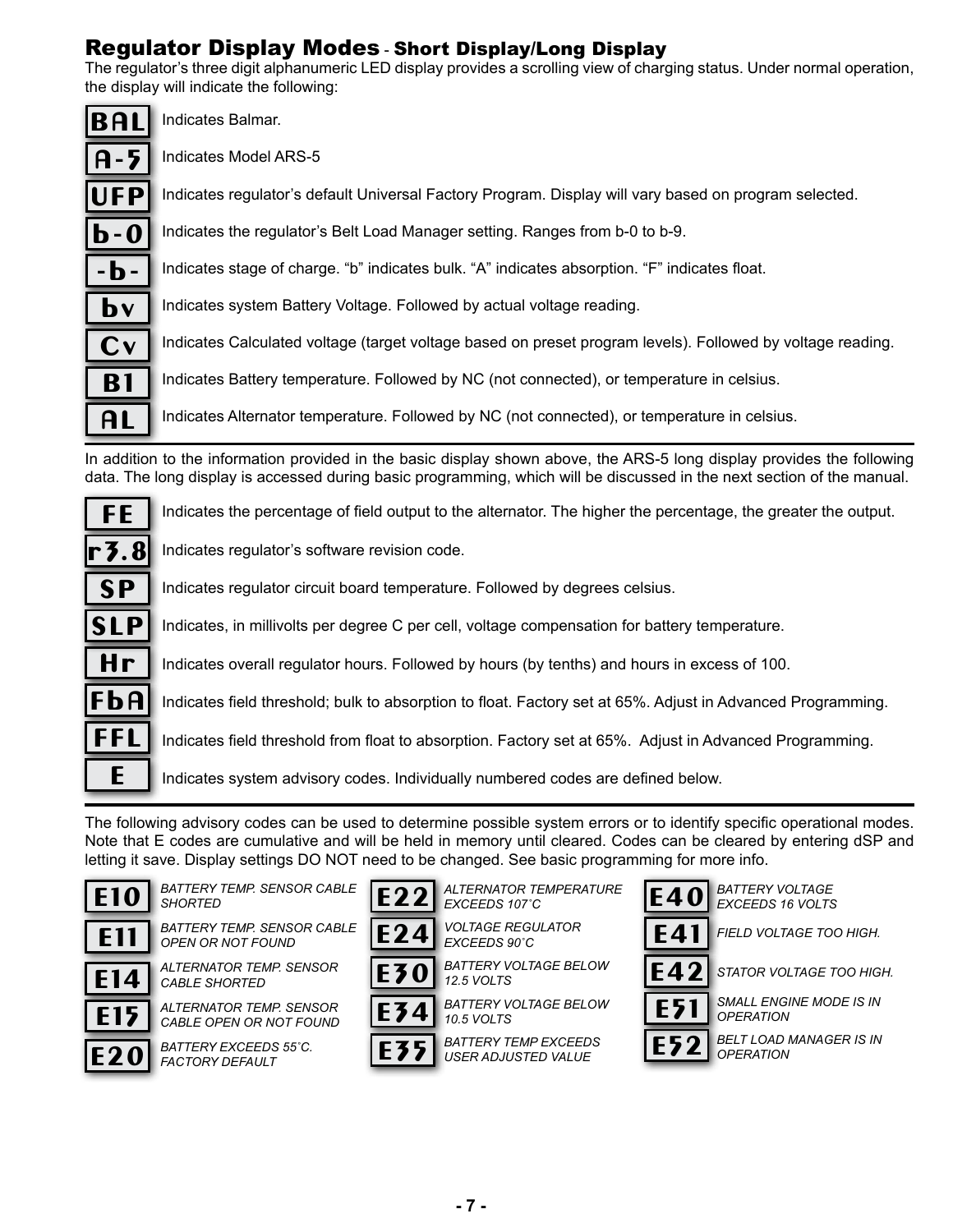## Regulator Programming Modes Using The Magnetic Reed Switch

Access to the ARS-5 regulator's basic and advanced programming modes is provided by a magnetic reed switch located in the upper left corner of the regulator's circuit board. The reed switch provides selectable control of the regulator's programming without creating an intrusion point as is common on many other adjustable voltage regulators currently on the market.

A small screwdriver with a magnet embedded in the tip of the handle is included to activate the magnetic reed switch. While any magnetic tipped tool can be used, the Balmar programming screwdriver does an excellent job as an interfacing tool.

Programming is accomplished by contacting and removing the magnet from the RED dot affixed to the regulator's epoxy potting. If the magnet has difficulty activating the reed switch at that position, try moving the up and down along the length of the reed switch until the RED LED dot is illuminated at the top of the LED display, between the second and third display digits. The RED light indicates activation of the the reed switch.



Within the basic and advanced programming instructions, activation of the reed switch will be described by the following actions:

- *• TOUCH / RELEASE Indicates the action of contacting and immediately removing the magnet from the reed switch*
- *• TOUCH / HOLD Indicates the action of contacting and holding the magnet to the reed switch*
- *• TOUCH / HOLD / RELEASE Indicates the action of contacting and holding the magnet to the reed switch, then releasing the reed switch be removing the magnet from the RED dot on the epoxy potting*

## Basic Programming Programming For Battery Type

The ARS-5 features selectable programs for the following battery technologies; Universal Default (UFP), Deep Cycle Flooded (FdC), gel (gEL), AGM (AgL), and Optima spiral wound batteries (OPS). Programming can be done whenever the regulator is active. **System voltage must be greater than 12.5V for programming changes to be saved.**

When activating the programming mode, keep in mind that the regulator will scroll through the basic programming mode three times before saving and returning to the operational mode. To adjust the regulator for your battery type:

- 1. Turn on the regulator. This may be accomplished by turning the ignition switch at the panel to the ON position. If the regulator's BROWN ignition wire is connected to an oil pressure switch, it may be necessary to start the engine to activate the regulator.
- 2. Once the regulator is on and the display is scrolling, TOUCH / HOLD the magnetic end of the programming screwdriver to the RED dot on the regulator as described above.
- 3. Continue to hold the magnet to the RED dot. The letters PRO will appear on the LED.
- 4. Continue to hold the magnet to the RED dot. The letters BA will appear on the LED.
- 5. Continue to hold the magnet to the RED dot. The LED display will begin to scroll through the various battery codes.
- 6. When the desired battery code is displayed, RELEASE the magnet from the RED dot.
- 7. The display will indicate BA once again. At this point, you have the option to re-enter the battery type mode by reapplying the magnet to the RED dot. Otherwise, the display will cycle to bEL, indicating entry into the Belt Load Manager mode.



*INDICATES ENTRY INTO BASIC PROGRAMMING MODE*

*INDICATES ENTRY INTO BATTERY* 



*INDICATES PROGRAM FOR DEEP CYCLE FLOODED BATTERIES* 



*INDICATES PROGRAM FOR SPIRAL WOUND (OPTIMA)*

UF. P *TYPE PROGRAM MODE INDICATES FACTORY DEFAULT UNIVERSAL FACTORY MODE*



*INDICATES PROGRAM FOR AB-SORBED GLASS MAT BATTERIES*



*INDICATES ENTRY INTO THE REGULATOR'S BELT LOAD MANAGER MODE.*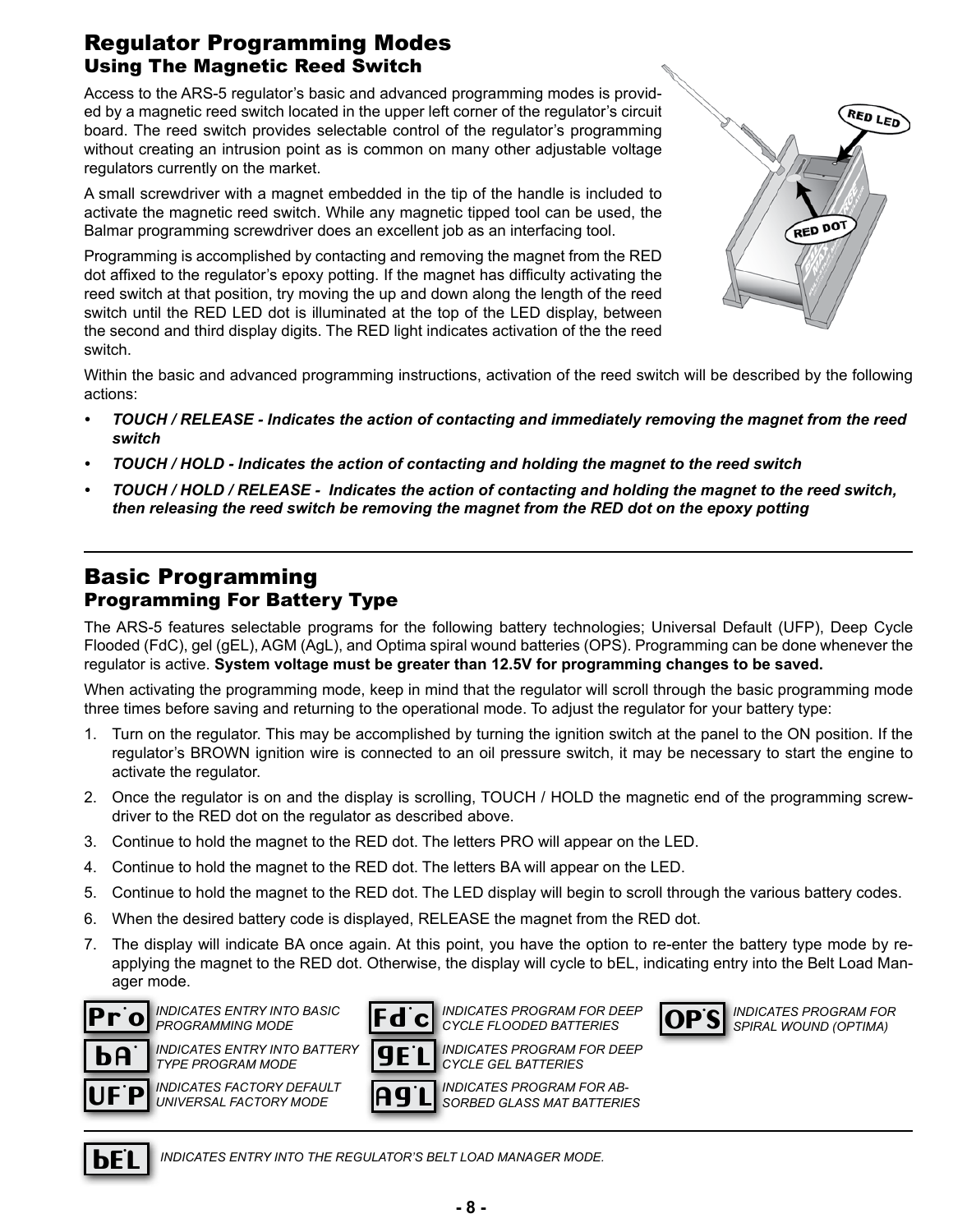## Basic Programming Programming The Belt Load Manager

The ARS-5 provides the ability to manage regulator field potential, making it possible to govern the horsepower loads placed on the drive belt(s) by the alternator. The Belt Load Manager can also be used to protect the alternator from extraordinary load created by a battery load that's too large for the alternator's capacity. The Belt Load Manager is accessed in the basic programming mode, directly after the battery type programming mode. The Belt Load Manager can be accessed at the same time the battery program is set, or by itself. To program the Belt Load Manager

When activating the programming mode, keep in mind that the regulator will scroll through the basic programming mode three times before saving and returning to the operational mode. To adjust the regulator for your battery type:

- 1. Turn on the regulator. This may be accomplished by turning the ignition switch at the panel to the ON position. If the regulator's BROWN ignition wire is connected to an oil pressure switch, it may be necessary to start the engine to activate the regulator.
- 2. If the battery type program has been adjusted, TOUCH / HOLD when entry into the Belt Load Manager is indicated by the bEL display on the regulator's LED.
- 3. If you don't wish to adjust the battery programming, TOUCH / HOLD the RED dot when the regulator is activated. RELEASE when the Pro display is indicated. The regulator will indicate bA, for battery type, and will cycle to bEL.
- 4. TOUCH / HOLD. The regulator display will indicate b-0 (indicating that the Belt Load Manager is off). Continue to HOLD. The regulator display continue to scroll through nine settings. Each setting decreases the field potential by approximately five percent.
- 5. RELEASE when the display indicates your desired level of field reduction. The display will cycle to bEL. You can reactivate to change your selection, or wait until the regulator cycles to the next programming mode.
- 6. The display will cycle to dSP, indicating the selection mode where the user can toggle between a short or long display.



 $\overline{\mathbf{p}^{\mathbf{-}}}$ 

 $\overline{\mathbf{p}^{\mathbf{-}}}$ 

 $2$  INDICATES BLM SETTING #2.  $\boxed{b}$ *FIELD REDUCTION 10%.*



*FIELD REDUCTION 25%.*



*FIELD REDUCTION 40%.*

 $\overline{\mathbf{3}}$  INDICATES BLM SETTING #3.  $\boxed{\mathbf{b}}$  -*FIELD REDUCTION 15%.*

 $\overline{\textbf{6}}$  INDICATES BLM SETTING #6.  $\overline{\textbf{b}}$  -*FIELD REDUCTION 30%.*

<u>9</u>

*INDICATES BLM SETTING #9. FIELD REDUCTION 45%.*

|            | <b>Alternator Rating - (See output rating on alternator)</b>                                                                                        |            |              |                     |                    |          |           |                      |           |                     |  |
|------------|-----------------------------------------------------------------------------------------------------------------------------------------------------|------------|--------------|---------------------|--------------------|----------|-----------|----------------------|-----------|---------------------|--|
|            | Match your belt width to<br>the output rating of your<br>alternator. The Load<br>Management value can<br>be found where the row<br>and column meet. | 70 Amps    | 80 Amps      | <sup>100 Amps</sup> | 120A <sub>mp</sub> | 140 Amps | 150 Amps  | 165 Am <sub>ps</sub> | 210 Amps  | <sup>310 Amps</sup> |  |
|            | Single 3/8" Belt                                                                                                                                    | $B - 1$    | $B - 3$      | $B - 5$             | B-7                | B - 7    | <b>NR</b> | <b>NR</b>            | NR        | <b>NR</b>           |  |
|            | Single 1/2" Belt                                                                                                                                    | B-0        | <b>B</b> - 1 | $B - 1$             | $B - 3$            | $B - 3$  | B - 5     | <b>NR</b>            | <b>NR</b> | ΝR                  |  |
|            | Single 5/8" Belt                                                                                                                                    | $B - 0$    | $B - 0$      | $B - 0$             | $B - 0$            | $B - 3$  | B - 4     | $B - 5$              | NR        | NR                  |  |
|            | Dual 3/8" Belt                                                                                                                                      | <b>B-0</b> | <b>B-0</b>   | $B - 0$             | B-0                | B - 2    | B - 3     | B - 4                | B - 5     | NR                  |  |
|            | Dual 1/2" Belt                                                                                                                                      | B-0        | B-0          | <b>B-0</b>          | B - 1              | $B - 2$  | $B - 2$   | $B - 2$              | $B - 2$   | $B - 3$             |  |
|            | Dual 5/8" Belt                                                                                                                                      | B-0        | B-0          | $B - 0$             | B-0                | B - 0    | $B - 1$   | B - 1                | B-1       | $B - 2$             |  |
| Width      | K-5 Serp. Belt                                                                                                                                      | $B - 0$    | B-0          | $B - 0$             | $B - 0$            | B - 1    | $B - 1$   | B - 1                | $B - 2$   | $B - 3$             |  |
| ÷,         | K-6 Serp. Belt                                                                                                                                      | $B - 0$    | $B - 0$      | $B - 0$             | <b>B-0</b>         | B - 0    | B - 0     | B - 0                | B-1       | $B - 2$             |  |
| <u>ଚିଚ</u> | K-8 Serp. Belt                                                                                                                                      | <b>B-0</b> | B - 0        | $B - 0$             | B - 0              | B - 0    | B - 0     | B - 0                | B - 1     | B-1                 |  |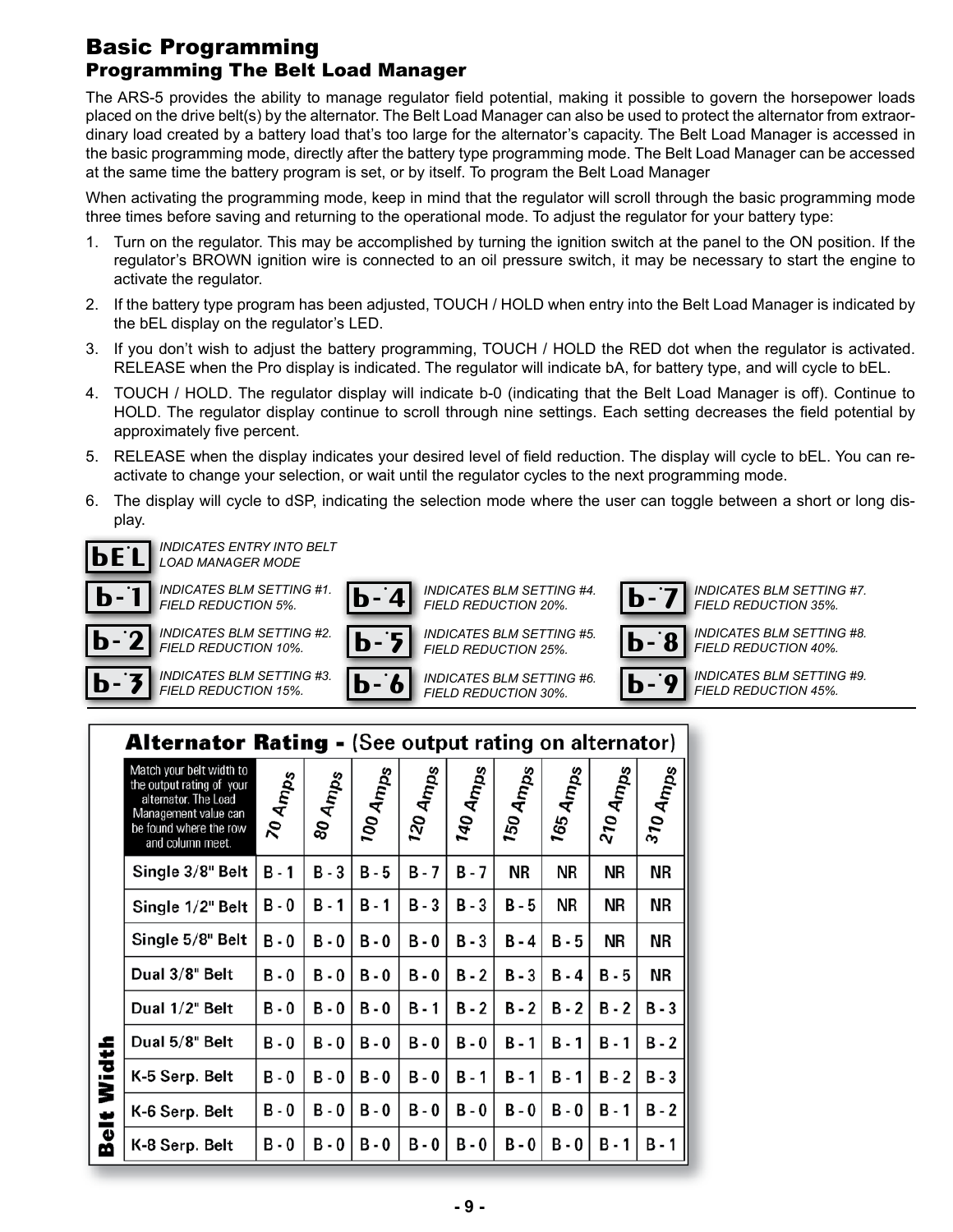### Programming For Short Or Long Display Mode

You can choose the amount of information displayed on the regulator. The information displayed on the short or long display is detailed on Page 7 of the manual. To adjust the regulator for short or long display:

- 1. TOUCH / HOLD when entry into the short/long display selector is indicated by dSP on the regulator's LED.
- 2. The regulator display will indicate codes Sd (for short display) or Ld (for long display).
- 3. RELEASE when the display indicates your desired display mode. The display will cycle to dSP. You can re-activate to change your selection, or wait until the regulator cycles to the next programming mode.



*INDICATES ENTRY INTO SHORT*  **OR LONG DISPLAY MODE** *OR LONG DISPLAY MODE DISPLAY MODE DISPLAY MODE DISPLAY MODE* 



Ld.

### Programming For Alternator Failure Advisory Mode (BDL)

The regulator provides a ground signal on the dash lamp terminal when the following conditions occur: low battery voltage (<12.7V), high battery voltage (>15.5V), high battery temperature (>52*˚*C), or high alternator temperature (105*˚*C). In addition, the user has the option to send the dash lamp to ground in the event that the stator output drops to zero volts. **The Regulator's Default bdL setting is ON.** Monitoring stator output is an optional function which can be turned on or off in the basic programming mode. The regulator's default setting for the bdL mode is ON, meaning that the stator output is being monitored. This function can be used in conjunction with a relay to control a charge indicator lamp.

To enable or disable the stator monitoring function, activate and hold when the bdL mode is indicated. Release when the desired setting is shown. NOTE: Stator wire must be connected to the regulator's Stator-In terminal to use this function.



*INDICATES ENTRY INTO ALTERNA-*



*STATOR OUTPUT MONITORING OFF*



*INDICATES END OF BASIC PROGRAMMING MODE*

**Notes:**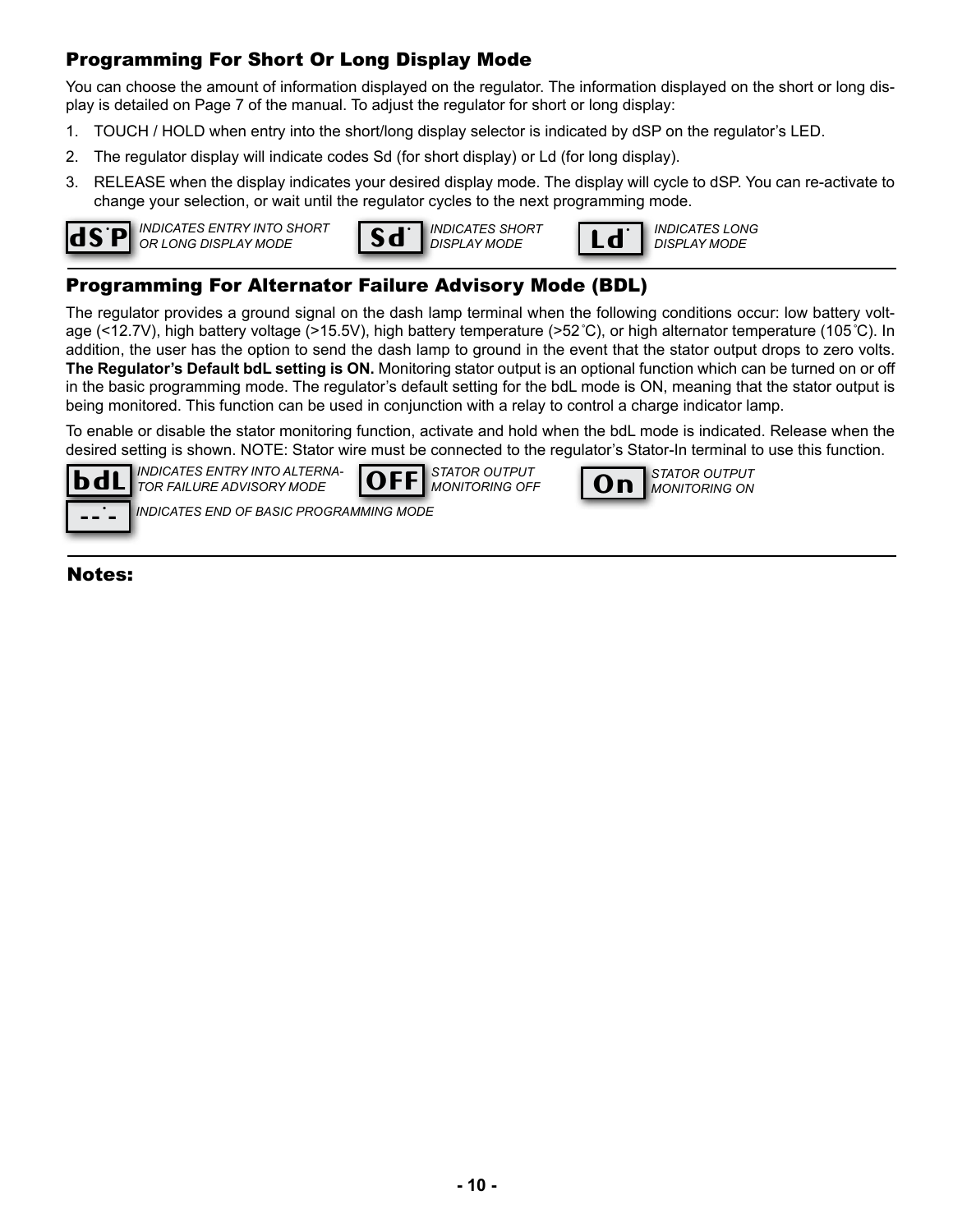## Advanced Programming Accessing The Advanced Programming Mode

The ARS-5 provides a broad range of advanced user adjustments in its password-protected Advanced Program mode. The Advanced Program mode is accessed via the Basic Program mode. To access the Advanced Program mode:

- 1. With the regulator activated, TOUCH / HOLD the magnet to the RED dot on the regulator's epoxy potting.
- 2. The regulator will cycle to PRO. RELEASE the magnet from the switch.
- 3. The regulator will cycle through all of the Basic Program modes; bA, bEL, Ab2, dSP and bdL -- followed by three dashes.
- 4. TOUCH / HOLD when the three dashes are displayed. The dashes will be replaced by AP0 followed by AP1, and so on.
- 5. When the display indicates AP5, RELEASE.
- 6. The display will cycle to PrA, indicating entry into the Advanced Programming mode.



*INDICATES ENTRY INTO PRO-GRAM MODE*

*FOR BATTERY TYPE*



*INDICATES SELECTION MODE FOR SHORT/ LONG DISPLAY INDICATES END OF BASIC* 

*PROGRAM MODE INDICATES ENTRY INTO PASS-*

**L** INDICATES SELECTION MODE  $\begin{bmatrix} - & - & \cdot \\ \cdot & - & - \end{bmatrix}$  INDICATES ENTRY INTO PASS- **Pr** *WORD MODE FOR AP MODE*

AP. 5 AP. <u>|</u>

<u>A</u>

*INDICATES ENTRY INTO PASS-WORD MODE FOR AP MODE* 

*INDICATES PASSWORD FOR AD-VANCED PROGRAM MODE*

*INDICATES ENTRY INTO THE AD-VANCED PROGRAM MODE*

## Advanced Programming Modes Making Advanced Programming Adjustments

Once accessed, the Advanced Program mode allows the user to adjust time, voltage and temperature settings for most operational modes. When the desired mode is indicated, TOUCH / HOLD the magnet to the RED dot on the epoxy potting. When the reed switch is engaged, the values for the various modes will scroll upward or downward. To reverse the direction of scroll:

- 1. REMOVE the magnet from the reed switch.
- 2. Wait for the mode indicator to be displayed.
- 3. TOUCH / HOLD when the mode indicator is displayed. The values for that mode will begin to scroll in the opposite direction. Continue to HOLD until the desired value is displayed.
- 4. REMOVE the magnet from the RED dot. The mode indicator will be displayed again, followed by the indicator for the next Advanced Programming mode. The Advanced Programming Modes are as follows:



Advanced Program Mode. Once the correct password is used to unlock the Advanced Program mode, the PrA display will be immediately followed by Advanced Programming modes. The Advanced Programming modes include:



Start Delay. Controls time from regulator activation to start of charging. Factory preset at one second. Adjustable to a maximum of 999 seconds. To reverse direction of scroll, release magnet and wait for LED to display dLc code. Re-activate switch with magnet and release when desired value is indicated.



**High Voltage Alarm.** Allows user to set the voltage required to activate an alarm. Default value is one volt above bulk charging voltage.



**Compensation Limit.** Controls maximum allowable temperature compensated system voltage. Adjustment spans from 14.1 to 15.9 volts. Default is 14.8V. To reverse direction of scroll, release magnet and wait for LED to display CL code. Re-activate switch and release when desired value is indicated.



**Bulk Voltage.** Controls the target voltage for bulk charge mode. Starts at value set by battery program in use. Adjustment spans from 14.1 to 14.8 volts. To reverse direction of scroll, release magnet and wait for LED to display bv code. Re-activate switch and release when desired value is indicated.



**Bulk Time.** Controls time setting for bulk mode. Standard value set is 18 minutes. Settings are from 6 minutes to 6 hours. To reverse direction of scroll, release magnet and wait for LED to display b1c code. Re-activate switch with magnet and release when desired value is indicated.



Absorption Voltage. Controls the target voltage for absorption charge mode. Starts at value set by battery program in use. Adjustment spans from 13.9 to 14.7 volts. To reverse direction of scroll, release magnet and wait for LED to display Av code. Re-activate and release when desired value is indicated.



Absorption Time. Controls time setting for absorption mode. Standard value set is 18 minutes. Settings are from 6 minutes to 6 hours. To reverse direction of scroll, release magnet and wait for LED to display A1c code. Re-activate switch with magnet and release when desired value is indicated.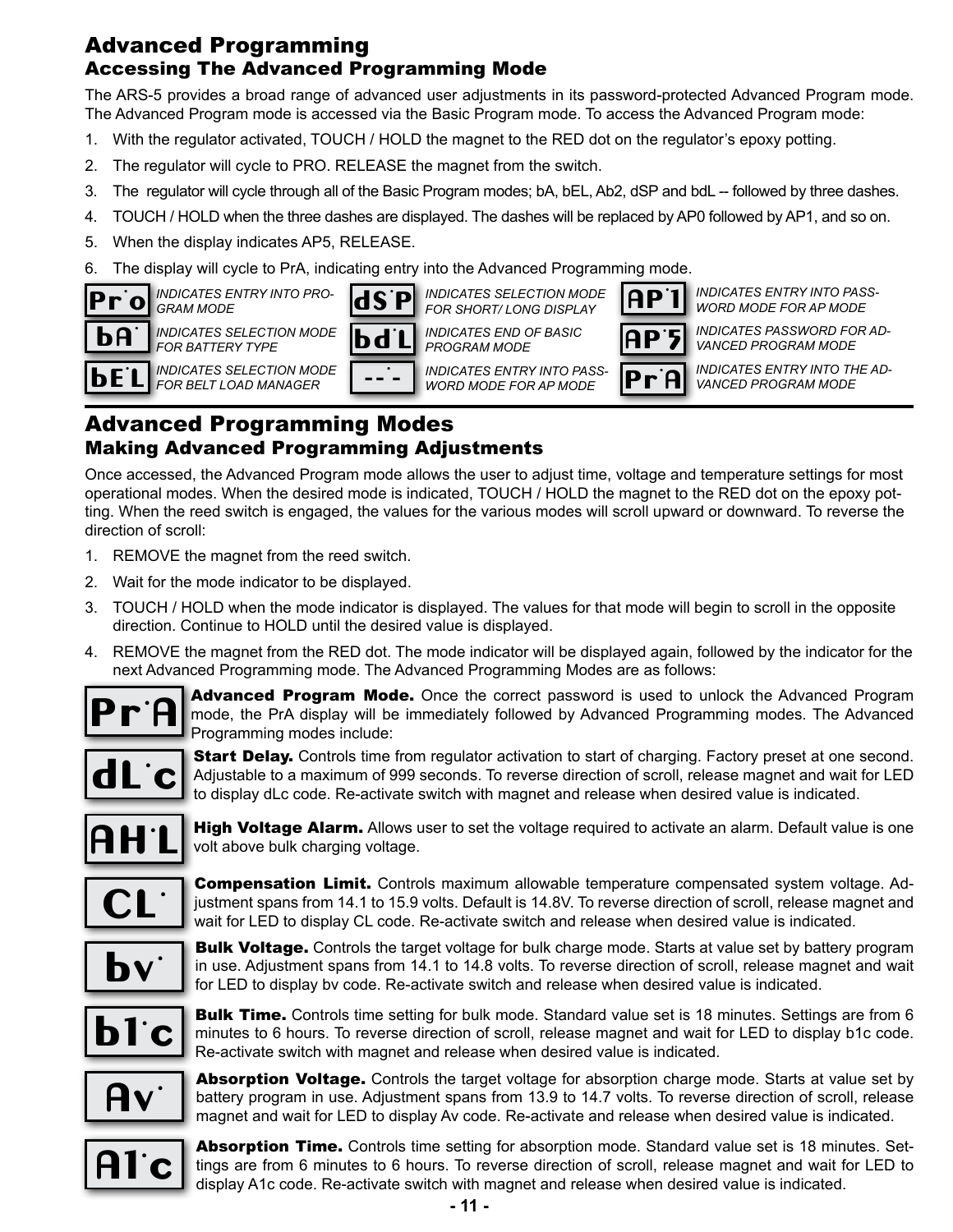

Float Voltage. Controls the target voltage for float stage. Adjustment spans from 13.0 to 13.8 volts. Default is based on battery program selected. To reverse direction of scroll, release magnet and wait for LED to display Fv code. Re-activate switch and release when desired value is indicated.

$$
\overline{\text{FI}'\text{c}}
$$

Float Time. Controls time setting for float mode. Standard value set is 18 minutes. Settings are from 6 minutes to 12 hours. To reverse direction of scroll, release magnet and wait for LED to display F1c code. Re-activate switch with magnet and release when desired value is indicated.

$$
\underline{\textbf{AL}^{\cdot}\textbf{L}}
$$

Low Voltage Alarm. Allows the user to set the trigger voltage for the low voltage alarm. Default setting for the Low Voltage Alarm is 12.7 volts.



**Field Threshold - Bulk To Absorption To Float.** Controls the criteria used to determine field output required to maintain calculated charging mode. Factory set at 65% field output. Raising "FbA" shortens calculated bulk charge time. Lowering "FbA" increases calculated bulk charge time. Span of adjustment is 16% to 96%. To reverse direction of scroll, release magnet and wait for LED to display "FbA" code. Re-activate switch and release when desired value is indicated.

$$
\boxed{\text{FFL}}
$$

**Field Threshold - Float To Absorption .** Controls the criteria used to determine the field current threshold required to cycle between float and absorption charging modes. Factory set at 65%. Raising "FFL" increases calculated float charge time. Adjusted in 1% increments. Span of adjustment is 16% to 96%. To reverse direction of scroll, release "FFL" code. Reactivate switch with magnet and release when desired value is indicated.



Alternator Temperature Threshold. Controls the setpoint at which point field current is reduced when the the alternator temperature sensor indicates an over-temp condition at the alternator. Requires temperature sensor installation. Preset at 108*˚*.

B 1. L

**Battery Temperature Threshold.** Controls the setpoint at which point field current is discontinued when the the battery temperature sensor indicates an over-temp condition at batteries being sensed. Requires temperature sensor installation. Preset at 52°C.



**Slope Voltage Correction.** Adjusts the voltage (in milivolts) the regulator uses when monitoring battery temperature sensing. Can be custom adjusted to meet the needs of unique battery technologies. Consult with battery manufacturer for specific slope voltage recommendations.

| <b>Default Program Settings By Battery Type</b> |                |                |                |                |                |  |  |
|-------------------------------------------------|----------------|----------------|----------------|----------------|----------------|--|--|
|                                                 | <b>UFP</b>     | <b>FDC</b>     | <b>GEL</b>     | <b>AGM</b>     | <b>OPS</b>     |  |  |
| <b>START DELAY (SECS.)</b>                      |                |                |                |                |                |  |  |
| <b>SOFT RAMP (SECS.)</b>                        | 60             | 60             | 60             | 60             | 60             |  |  |
| <b>I BULK VOLTAGE</b>                           | 14.1           | 14.6           | 14.1           | 14.38          | 14.6           |  |  |
| <b>BULK TIME (MINIMUM)</b>                      | <b>18 MIN</b>  | <b>18 MIN</b>  | <b>18 MIN</b>  | <b>18 MIN</b>  | <b>18 MIN</b>  |  |  |
| <b>ABSORPTION VOLTS</b>                         | 13.9           | 14.4           | 13.9           | 14.18          | 14.4           |  |  |
| <b>ABSORPTION TIME (MINIMUM)</b>                | <b>18 MIN</b>  | <b>18 MIN</b>  | <b>18 MIN</b>  | <b>18 MIN</b>  | <b>18 MIN</b>  |  |  |
| <b>FLOAT VOLTS</b>                              | 13.4           | 13.4           | 13.7           | 13.4           | 13.4           |  |  |
| <b>FLOAT TIME (MINIMUM)</b>                     | <b>18 MIN</b>  | <b>18 MIN</b>  | <b>18 MIN</b>  | <b>18 MIN</b>  | <b>18 MIN</b>  |  |  |
| FLOAT TIME (MAXIMUM)                            | <b>12 HRS.</b> | <b>12 HRS.</b> | <b>12 HRS.</b> | <b>12 HRS.</b> | <b>12 HRS.</b> |  |  |
| HIGH VOLTAGE ALARM (VOLTS)                      | 15.2           | 15.6           | 15.1           | 15.38          | 15.6           |  |  |
| LOW VOLTAGE ALARM (VOLTS)                       | 12.7           | 12.7           | 12.7           | 12.7           | 12.7           |  |  |
| İ MAX BAT. TEMP.                                | 125 F/52 C     | 125 F/52 C     | 125 F/52 C     | 125 F/52 C     | 125 F/52 C     |  |  |
| l MAX ALT. TEMP.                                | 226 F/108 C    | 226 F/108 C    | 226 F/108 C    | 226 F/108 °C   | 226 F/108 °C   |  |  |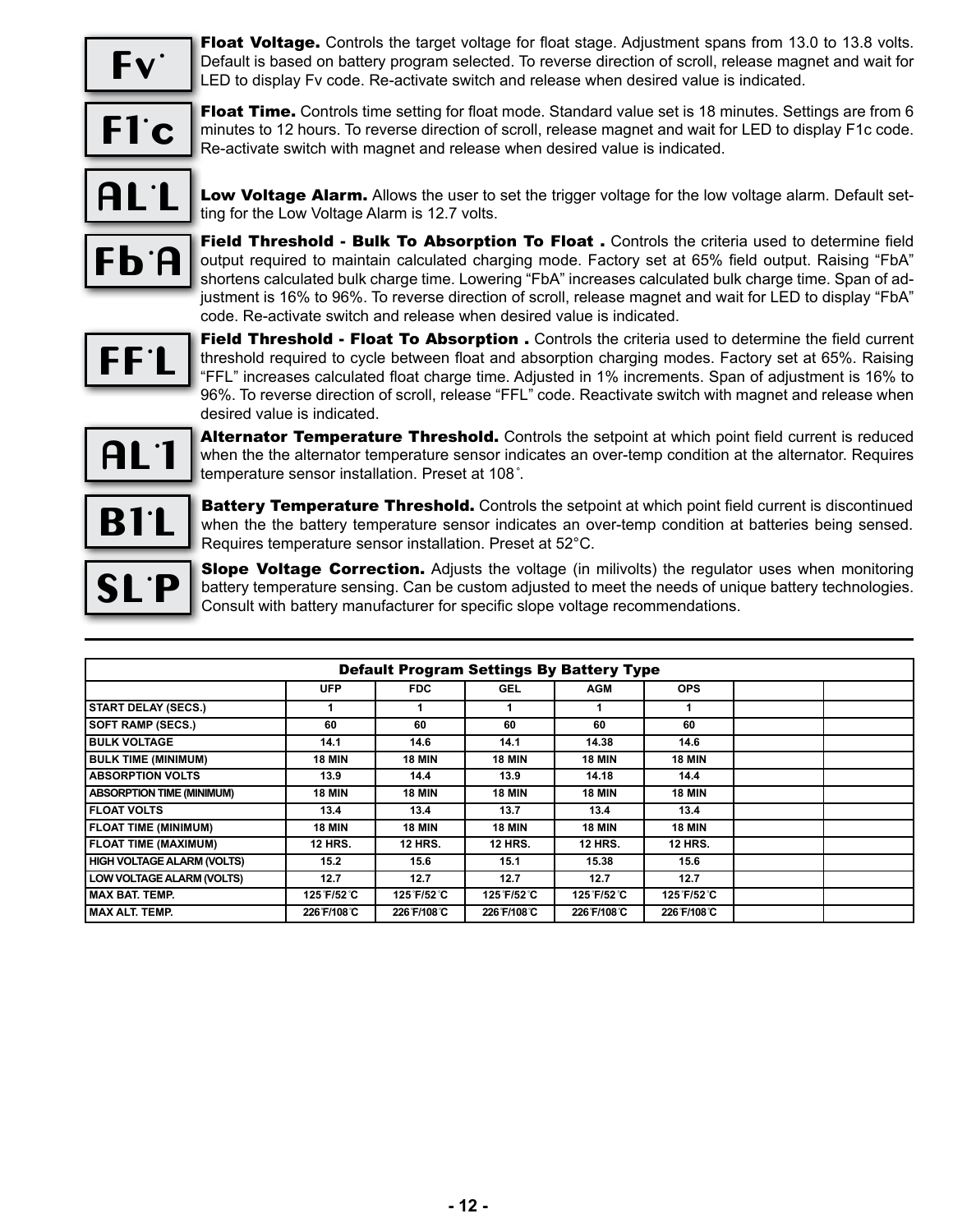## Additional Regulator Features Small Engine Mode

In situations where additional power is needed for propulsion, the ARS-5 provides the option to manually reduce regulator field output by approximately one half. This option, called Small Engine Mode, can be accessed by creating a direct

pathway between the positive and negative Alternator Temperature Sensor terminals. This can be done by splicing into the positive and negative wires of the Alternator Temperature Sensor cable (MC-TS-A) with a switched wire. With the switch in the OFF position, the Alternator #1 Temperature Sensor will work normally. With the switch in the ON position, the regulator will reduce field output by approximately 50%.

To enable the Small Engine Mode:

- 1. If the Alternator Temperature Sensor cable is being used, replace the female terminal connectors on the cable with Multi-Stack Connectors (Ancor Part # 230612).
- 2. Install a standard ON/OFF switch in a location that's easily reached from the helm.
- 3. Run wires from the switch back to the positive and negative terminals of the Alternator Temperature Sensor terminals.
- 4. Add appropriate connectors to the switched wires and connect to the positive and negative terminal connections.

### Dash Lamp

The ARS-5 provides a Dash Lamp circuit that's capable of providing a signal to a user supplied and installed audible or visual alert if the following issues were to occur while the regulator is in operation;

- Low Battery Voltage <12.7V
- High Battery Voltage >15.5V
- High Alternator Temperature >226*˚*F/ 108*˚*C (Requires installation of MC-TS-A sensor.) Temperature adjustable.
- High Battery Temperature >125*˚*F/52*˚*C (Requires installation of MC-TS-B sensor cable.)
- Alternator Failure (No voltage on stator).

#### **NOTES:**

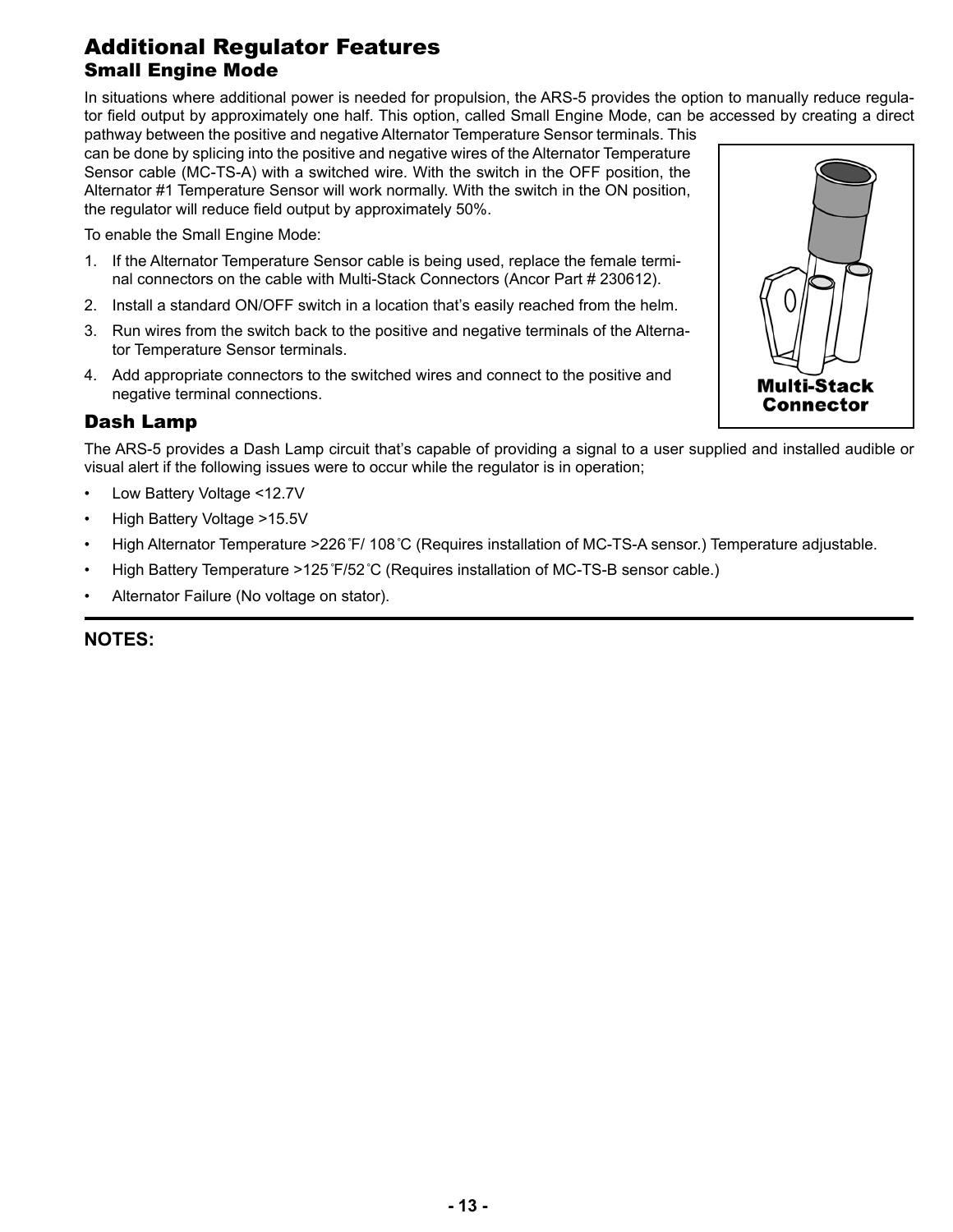# System Troubleshooting

## Regulator Troubleshooting

The majority of charging difficulties can be attributed to damage, corrosion or wear at wiring, fusing or wiring connections. Before attempting to troubleshoot alternator or regulator issues, be sure to address the following:

- 1. Remove and clean all charging system electrical connections (positive and negative). Check the voltage regulator's harness for continuity. Wires and terminals can and will become corroded, and need to be cleaned or replaced. Ensure that the regulator's ground wires are provided with a clean connection to system ground.
- 2. Inspect and replace 10A ATC type fuse in the regulator wiring harness if fuse appears to be damaged or corroded. Ensure that the fuse holder is also free of corrosion.
- 3. Charge all batteries to their proper fully charged state, and determine if they are serviceable. If your batteries are flooded-type, use your hydrometer to determine their condition.



4. Check and tighten alternator belt. If the belt show signs of wear or damage, replace it. Always replace existing belts with the finest quality replacements available.

If batteries and wiring are in suitable condition, use the tests on the following page to determine if charging problems are a result of a faulty alternator or regulator. These tests provide an opportunity to isolate the alternator, regulator and wiring harness in order to determine the problem source. In order to perform these tests, you will need an independent DC meter (preferably a digital type). In an emergency, a 12V light bulb or test light can be used to help determine if power or working grounds exist. An amp meter and a battery hydrometer with a thermometer are also helpful diagnostic tools.

## Voltage Regulator Testing

Set your voltmeter to 12VDC and connect the negative lead to the BLACK ground wire at the regulator as shown at in the diagram at right.

With the ignition turned OFF, check voltage on the RED (power), BLUE (field) and BROWN (ignition) wires in the regulator plug.

Voltages should be as follow:

- RED wire equal to battery voltage
- BLUE wire zero volts
- **BROWN wire zero volts**

With the ignition in the ON position (engine not running), check voltage on the RED (power), BLUE (field) and BROWN (ignition) wires in the regulator plug:

- RED wire equal to battery voltage
- BLUE wire between 4V and 11V
- BROWN wire equal to battery voltage

PLEASE NOTE: In systems where the ignition (BROWN) wire is supplied power via an oil pressure switch, jump directly from test #1 to test #3.

With the ignition in the ON position (with engine running at 1,400 rpm fast idle), check voltage on the RED (power), BLUE (field) and BROWN (ignition) wires in the regulator plug. Voltages should be as follow:

- RED wire equal to battery voltage
- BLUE wire between 4V and 11V
- BROWN wire equal to battery voltage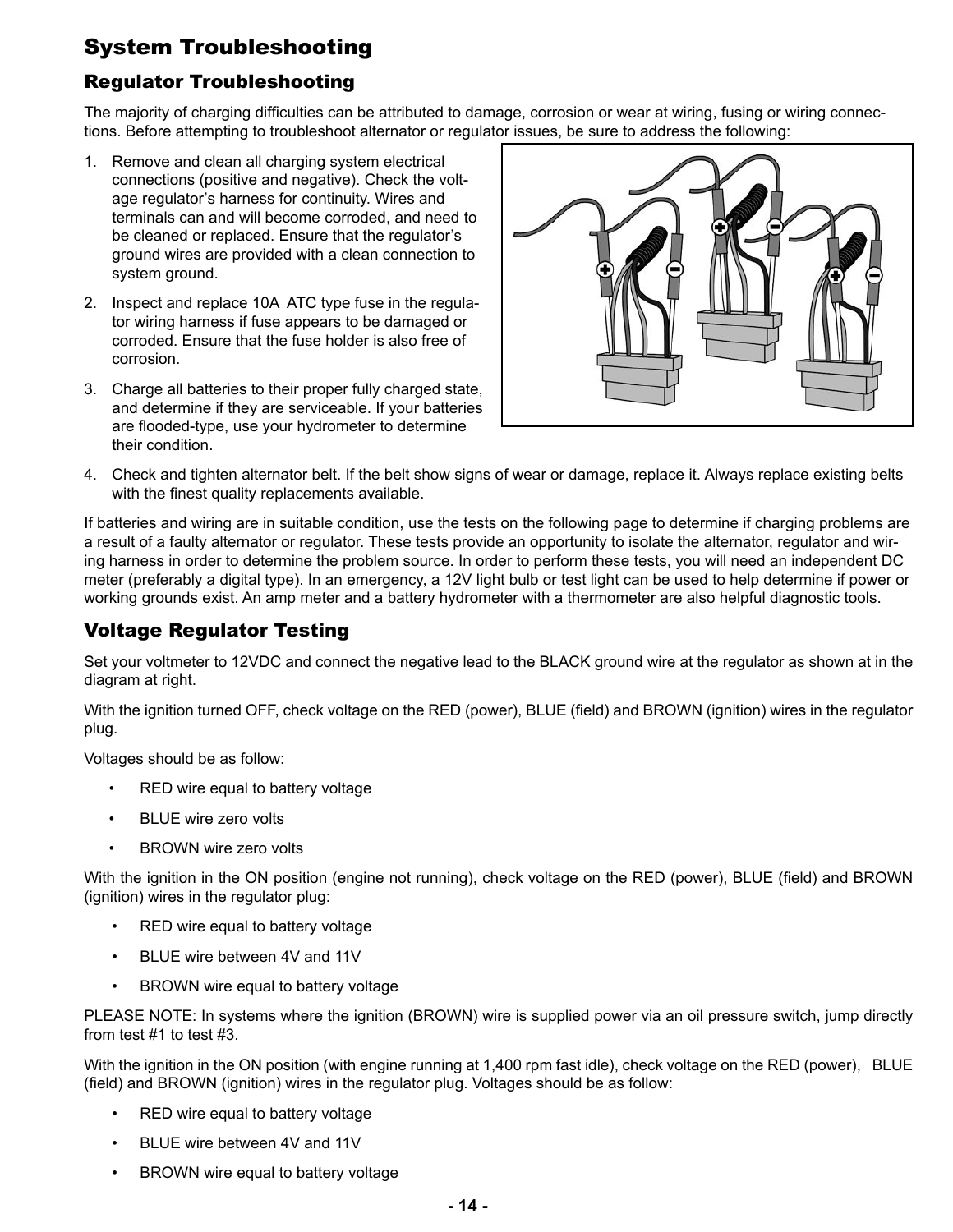If voltage is not present on the RED, the BROWN and the Positive Battery Sense Wire, the regulator will not work. If voltage is as expected at the RED the BROWN and Positive Battery Sense wire, and there is zero, or an unexpected voltage reading at the BLUE wire, contact our technical support staff at (360) 435-6100, or e-mail us at balmar@balmar.net.

If all voltages at the regulator meet expectations, yet the alternator is not producing charging current, test the alternator. The following tests are recommended for determining alternator functionality.

### Alternator Testing

TEST #1- The following test is used to isolate the alternator and determine if the failure is a result of the alternator. Once again, testing at either the alternator or regulator is only effective if the wiring, fusing and batteries have been determined to be in correct working order. The alternator and regulator can be tested for function by determining if a magnetic field exists at the alternator's pulley shaft or rear bearing. To test:

- With the ignition in the OFF position, place the tip of a non-magnetic steel screwdriver near the nut on the pulley shaft or near the rear bearing of the alternator. There should be no evidence of a magnetic field pulling the screwdriver toward the alternator. (A slight amount of magnetism may be present, due to residual voltage in the alternator.)
- Engage the ignition, without starting the engine, to activate the voltage regulator. If an oil pressure switch is used, a jumper between the RED and BROWN wires in the Ford-style plug will activate the regulator.
- After allowing time for the regulator's start-up delay, place the head of a steel screwdriver near the nut on the pulleyshaft or near the rear bearing of the alternator. There should be substantial magnetic pull. If a magnetic field is present, the voltage regulator, alternator brushes and rotor are likely to be working properly.

If there is little or no magnetic pull at the pulley shaft or at the rear bearing, initiate the following test:

With the key off and the engine off, remove the large harness plug from the regulator.

- Insert the end of a short length of electrical wire to the RED connector slot of the regulator harness and the other end of the wire to the BLUE connector slot. This bypasses the regulator and tests the alternator and the harness.
- Using your steel screwdriver, inspect for a magnetic field as described above.
- With your voltmeter, check for voltage on the blue wire at the alternator. If voltage does not exist, the harness may be at fault. If voltage does exist at the harness, but no magnetism is present, the alternator is likely to be malfunctioning.
- If a magnetic field is present. Both harness and alternator brushes and rotor appear to be working properly. If no magnetic field is present, proceed with the next test.

Testing the actual output of the alternator is known as "Full Field Testing". This can be accomplished by jumping a positive 12VDC current to the field terminal at the rear of the alternator. This test eliminates both the regulator and the harness, making it easier to isolate your investigation to the alternator.

CAUTION: Ensure that all voltage sensitive equipment is turned off prior to starting the engine. Voltage is unregulated during this test and could damage sensitive electronics. DO NOT let the engine run any longer than necessary to detect charging. If the system is not charging, remove the alternator and have it inspected by a qualified alternator shop, or call Balmar for warranty evaluation.

To test the alternator:

- Clip a jumper wire to the positive post of the alternator, or on the battery side of the isolator (if an isolator is in use). Use a SHIELDED alligator clip for post attachment. Unintentional contact between the alligator clip and the alternator case could result in damage to your electrical system.
- Disconnect the field wire from the rear of the alternator and attach the other end of the jumper wire to the alternator's Field terminal (F). CAUTION: Do not allow the wire to contact the case while it is attached to the positive post. The case is grounded and severe damage could occur.